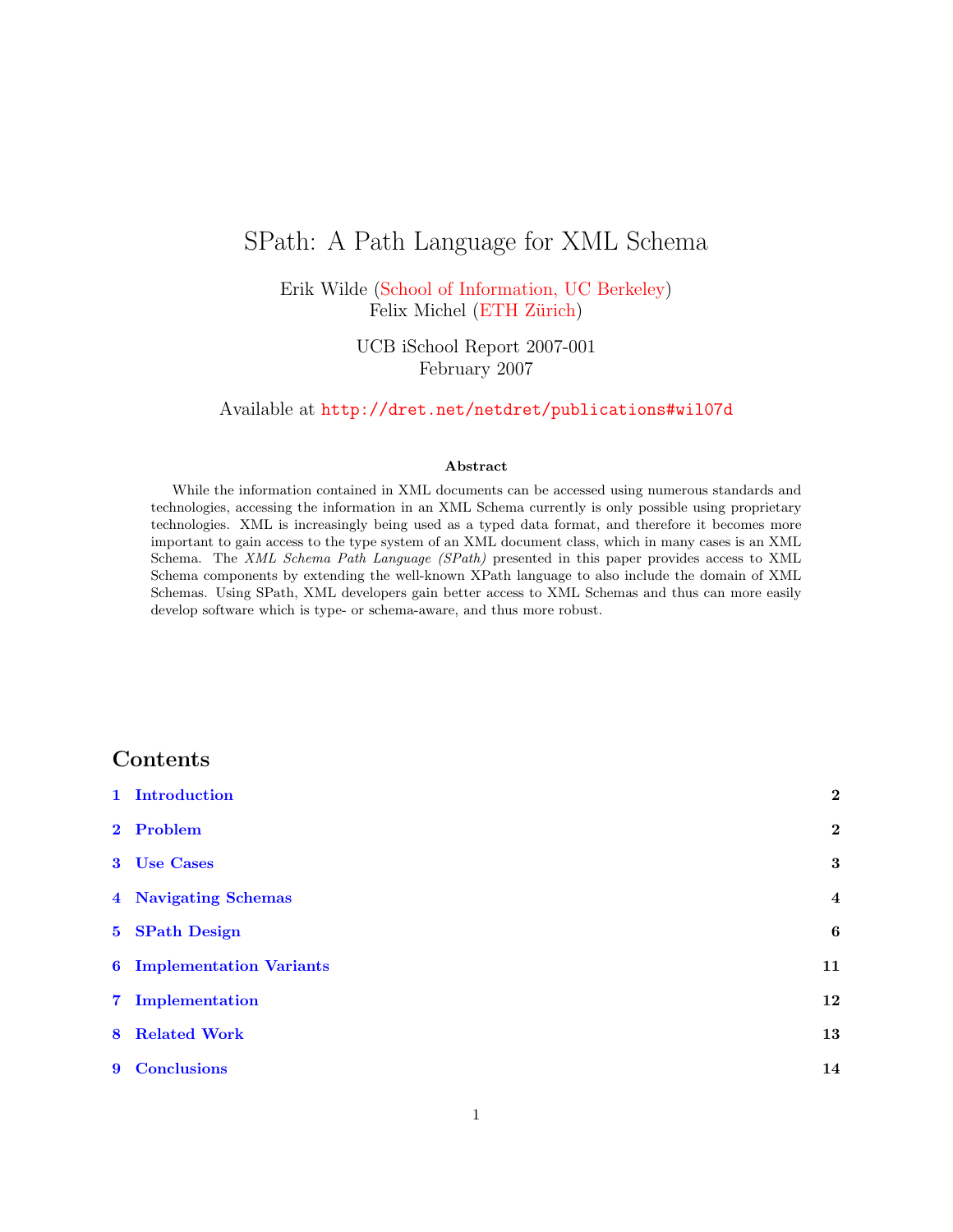## <span id="page-1-0"></span>1 Introduction

The XML Path Language (XPath) is one of the most successful specifications in the area of XML technologies. It defines an expression language for selecting parts of an XML document (XPath 1.0 [6]), and is currently being extended to a more powerful language (XPath 2.0 [1]). XPath 2.0 not only greatly extends the functionality of XPath, it also extends the underlying data model to not only be derived from a document, but rather from a document being validated and type-annotated by an XML Schema [3, 22]. Thus, XPath 2.0 becomes a typed language in the sense that it provides some functionality for working with the typed content of an XML document.



Figure 1: Scope of XPath Versions

Yet XPath 2.0 does not provide extensive functionality for accessing types in the context of the schema. While the structures of an XML document are represented by a tree of interconnected nodes (which can be navigated using one of XPath's most popular syntactic constructs, location paths), there is no such structure for types. Instead, types are identified by their qualified names (QNames), and a rather small number of functions [18] is provided which work with these type identifiers. This makes it cumbersome to work with types with XPath 2.0, and makes XPath 2.0 type-aware, but not schema-aware (as shown in Figure  $1^1$ ).

This paper introduces the *XML Schema Path Language (SPath)*, which builds on XPath 2.0 in several ways. It extends the data model to contain schema components as navigable structures, and it introduces new axes to navigate them, new node tests to work with them, and additional functions. The goal of SPath is to extend XPath to become a language which not only is well suited for working with XML documents, but also with XML Schemas. Our use cases (Section [3\)](#page-2-0) suggest that this is useful when working with documents in a type-oriented environment, or working with schemas to perform tasks on schema structures.

In XPath 2.0, path expressions are /-separated sequences of expressions, where each expression other than the last must only return nodes. Each expression is repeatedly evaluated with each node of the resulting sequence of the previous expression as input. The results of all these invocations are then consolidated and passed as a sequence to the following step's expression. Because of this, function calls can be inserted into location paths, as long as they make use of the context, and generate node sequences. Our prototype (described in Section [7\)](#page-11-0) is based on this by mapping SPath expressions to XPath expressions containing function calls.

## 2 Problem

The introduction of the XML Information Set (Infoset) [7] solved the problem which data model applications should use when working with XML documents. XPath 1.0, which is based on the Infoset, is one of the most successful technologies to provide access to XML structures. It is reused in various contexts, for example XSL Transformations (XSLT), XML Schema, and the *Document Object Model (DOM)*. In all these cases, documents are considered to be a tree of document contents, and XPath provides access to that tree.

With the advent of XML Schema, the situation has become more complicated, because XML Schema turns XML documents into typed documents, with the type annotations being added by the validation

<sup>&</sup>lt;sup>1</sup>The figure also includes a possible further development to make the underlying model available to XPath-based processing, but this issue it outside of the scope of this paper.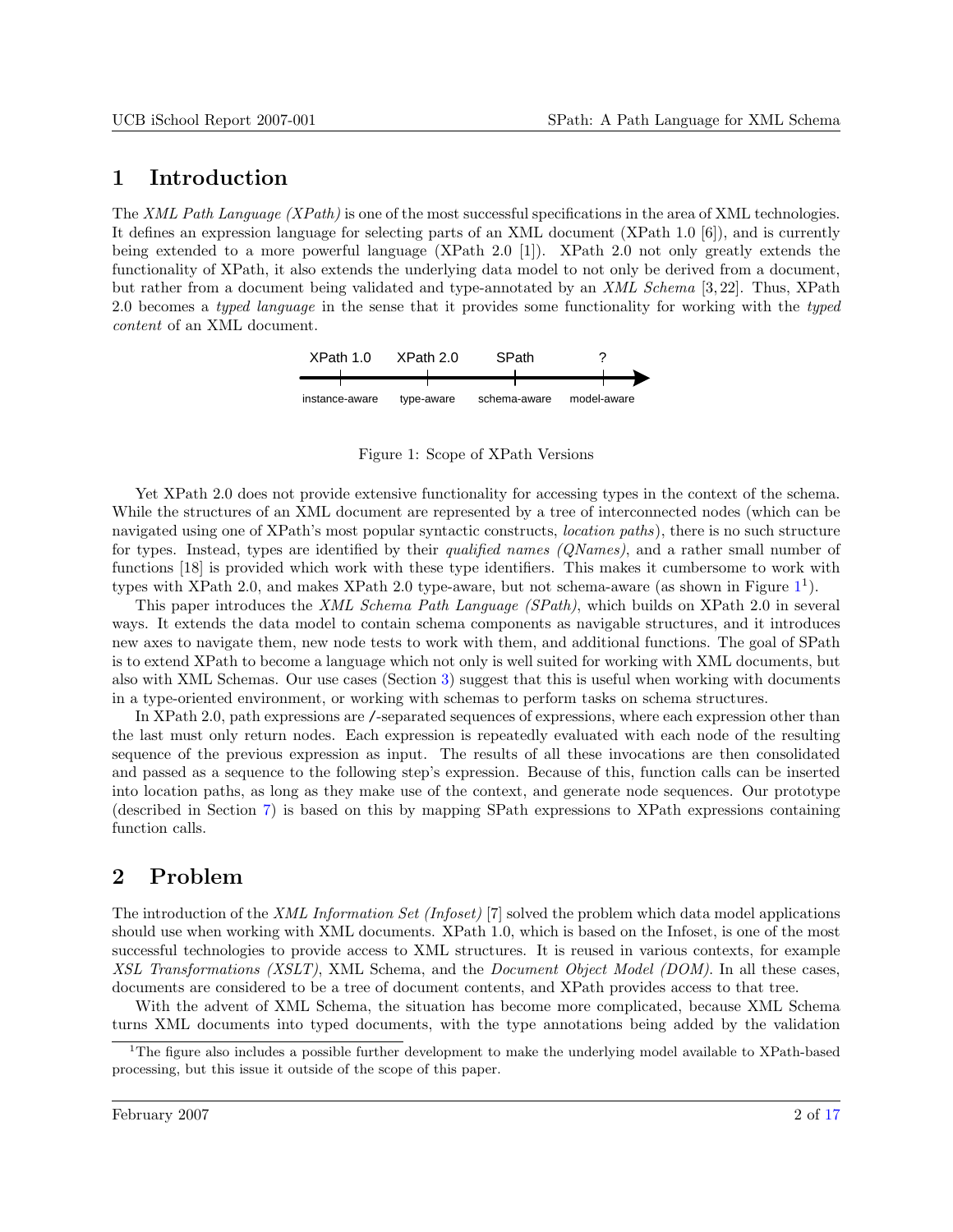<span id="page-2-0"></span>

Figure 2: Document and Schema Abstract Models

process. XML Schema thus made XML more powerful and more complex, and XPath 1.0 was not sufficient anymore, because it is blind with respect to types. XPath 2.0 (which is developed in the larger context of the XSLT 2.0 and XQuery 1.0 activities) adds types to its data model, but only as an unstructured set of named items, and with little functionality to use them.

For a model which would allow users to navigate not only a document, but also the rich structure of schemas, a data model is required which represents types (and other schema components) as a structured set of nodes, and provides ways to navigate these structures in a way similar to XPath's location paths for document structures. Figure 2 shows how documents and schemas could co-exist in a data model representing both, and the relationships between these structures (including relationships crossing the boundary between documents and schemas). Section 3 discusses some examples where this is useful and opens new possibilities for using XML and schemas.

SPath treats schema structures as nodes, so that they can be used in the same way as XPath's documentoriented node kinds, most notably by being used in location paths. This requires novel navigational facilities (i.e., axes), because XPath's axes are designed to operate on document structures. SPath therefore not only extends XPath's data model, it also introduces new language constructs (axes, node tests, functions) to operate on these nodes.

Section [5](#page-5-0) presents SPath's design, but this does not imply that this is the only way the language could have been designed. There were a lot of design choices, and some of them could not be reconciled easily. One example for this is the question whether navigation between both universes (instances and schemas) should be done by using axes, or implicitly. We decided to have explicit axes, because otherwise we would have had to change the semantics of existing XPath axes (which then would have to accept schema nodes as well as document nodes as input). As a result, the current language design is a starting point from which further developments in this area can continue.

## 3 Use Cases

While the extension of navigable structures from instance data to schemas may seem like a natural evolution in the light of a more type-oriented view of XML, there still is the question of the use cases of such an extension. Many of today's applications seem to work well with the purely instance-based model of XPath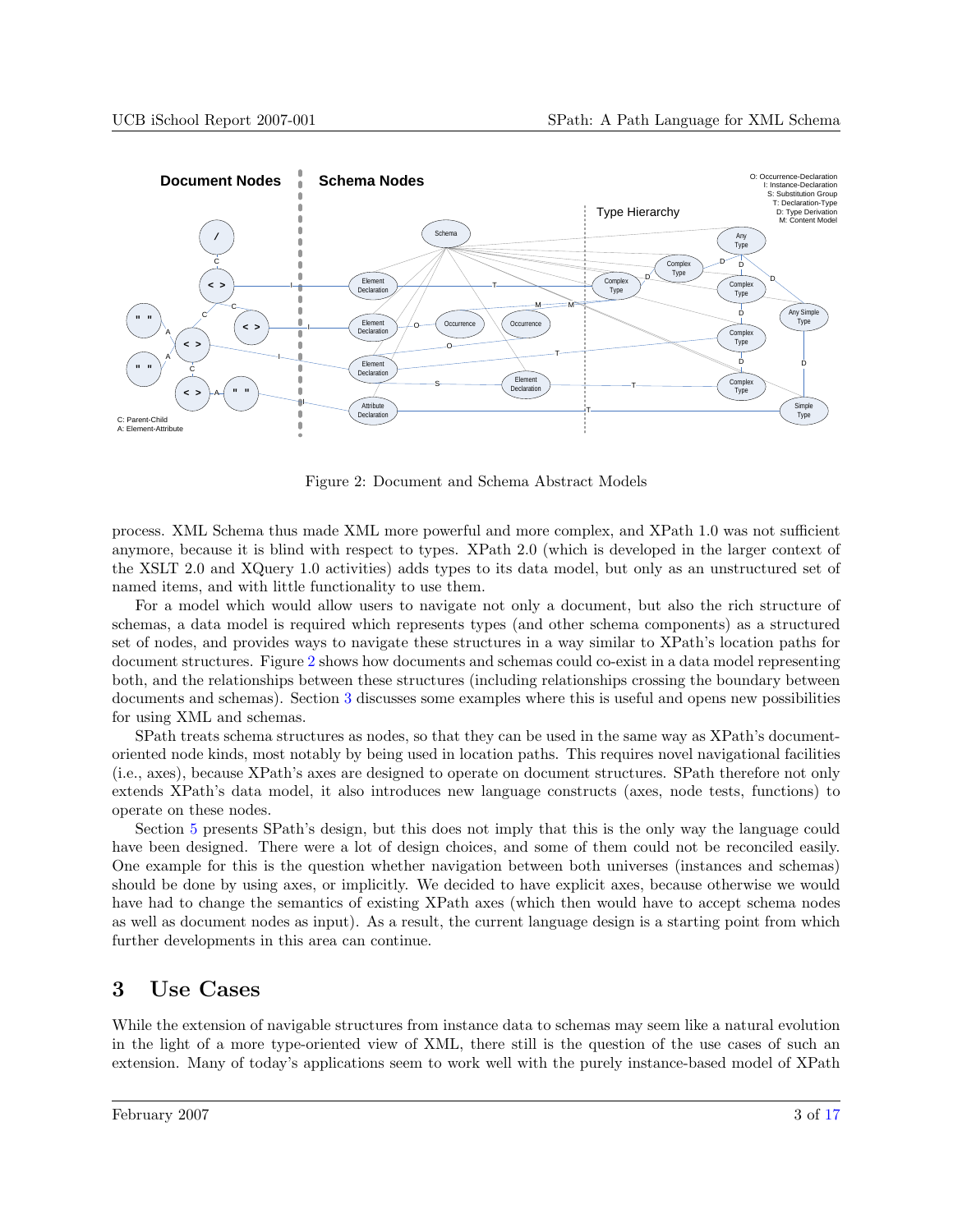<span id="page-3-0"></span>1.0, and the type-annotated model of XPath 2.0 provides type information to type-aware applications. Possible use cases of SPath fall into two categories: applications where in addition to instance processing, inspection of the schema opens up new possibilities (Section 3.1), and applications focusing on schemas instead of being centered around instance processing (Section 3.2).

### 3.1 Instance-Guided Schema Access

A language providing schema access becomes particularly useful when the compile time schema (the schema against which code has been written) is different from the runtime schema (the schema against which an instance has been validated). A typical example for this is the field of Web service evolution, where a Web service is implemented against a certain schema, but should be robust enough to be able to deal with updated versions of the schema. While a number of design guidelines for schemas as well as for software developers can help in making code more robust in such an environment [10], code that is able to access updated schemas at runtime and explore the differences to the schemas available at compile time is more likely to succeed in such an environment. In programming terms, this approach enables late binding of XML instances to existing code with the added ability for type introspection (whereas XPath 2.0 only provides type reflection).

### 3.2 Schema-Oriented Applications

In addition to instance-oriented applications, schema access is especially useful in schema-oriented applications. These are applications which mostly work on schemas, for example to create code which can then be used to process instances of the schema. One example for this is the generation of XForms out of schemas [11]. In this work, XForms-based GUIs are generated out of schemas. XSLT is used to implement that transformation. However, the implementation is restricted to certain classes of schemas, because the processing of arbitrary schema documents in XSLT is very hard. Better support of schema access in XPath would have made the work much easier, and would have allowed to combine the best tool for XForm generation, XSLT, with good support for accessing schema information.

Another example for schema-oriented applications is *schema mapping* [17,20], which, given a set of related schemas, tries to (semi-)automatically generate a mapping of instances of one schema to the other. Schema mapping is a very important area, because in many XML-based scenarios, peers would like to cooperate, but since they do not use the same schema, there must be mapping code which transforms between schemas.

Another possible class of schema-oriented applications is that of schema checking: Because of the complexity of XML Schema, many user groups employ XML Schema design guidelines to encourage or enforce certain design patterns for XML Schemas. However, because of a lack of appropriate tools, it is hard to automatically test schemas against these guidelines. Using SPath, it would be easily possible to create a Schematron-like [14] language for defining rule-based assertions for XML Schemas.

## 4 Navigating Schemas

The most important aspect of SPath is that it makes XML Schemas available as navigable structures in XPath 2.0. To make this possible, there must be a data model for the information of a schema which should be accessible for navigation (Section [4.1\)](#page-4-0), and there should be ways to move between the two universes of documents and schemas, so that navigation becomes possible across the whole range of available information (Section [4.2\)](#page-4-0).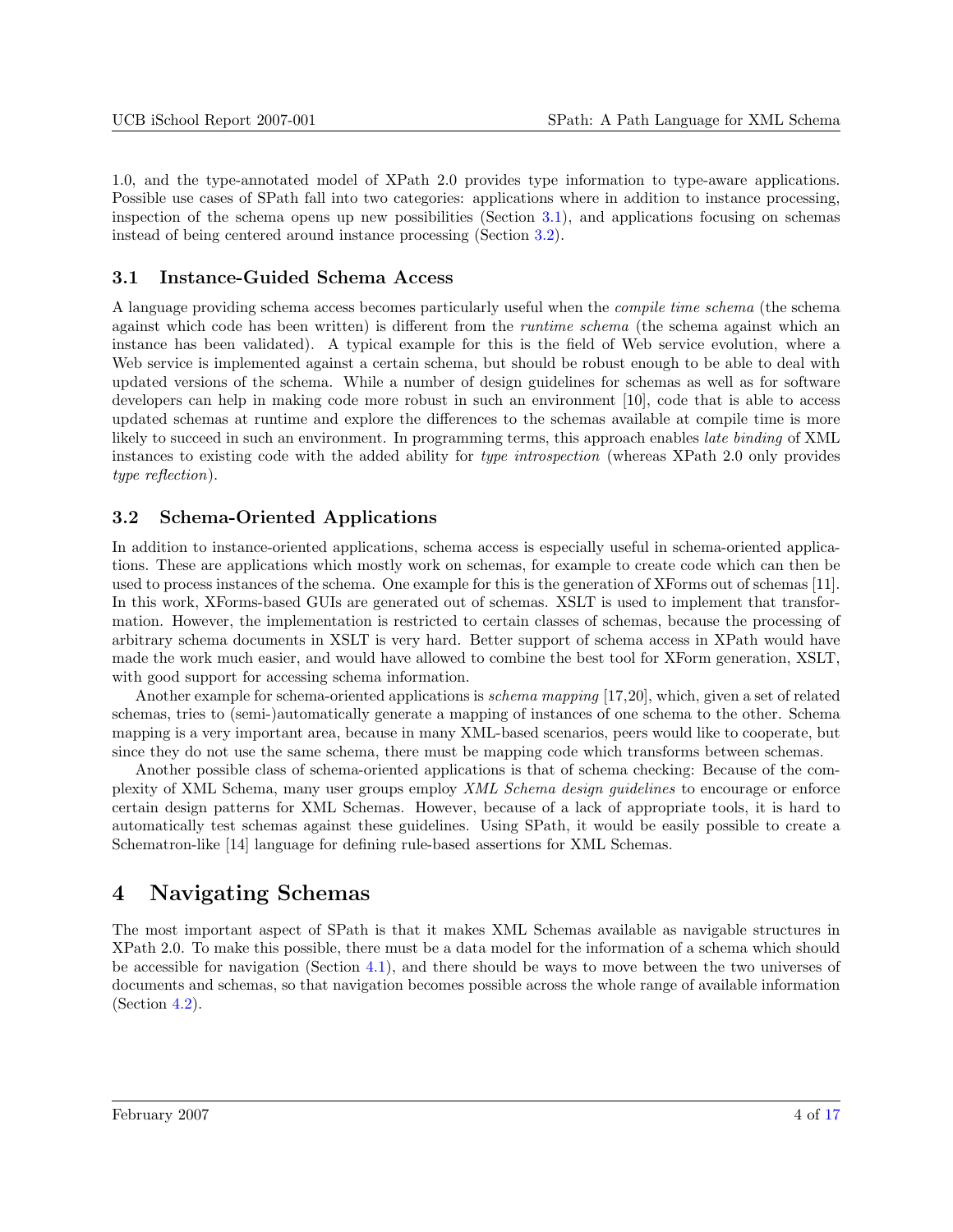### <span id="page-4-0"></span>4.1 Schema Data Models

In the same way as the Infoset does not expose certain aspects of the XML document syntax, XML Schema data models hide certain aspects of the XML syntax of XML Schema. And while the definition of the Infoset has been a vividly discussed process of abstraction from an existing syntax, one could expect that in the case of XML Schema, this had not been an issue, because XML Schema [22] defines an abstract data model, of which the normative XML syntax is one possible representation. In practice, however, it becomes apparent that the presence of an abstract data model does not rule out other data models with specific perspectives and scopes. In fact, despite of the existence of the abstract data model, different data models for XML Schema are proposed and used today.

Post Schema Validation Infoset (PSVI) contributions [22] include properties that are specified to be isomorphic to the corresponding Schema components. This vagueness and the missing description of the relationships between these properties leads to differing data models in implementations: The Xerces Native Interface (XNI) for example introduces an additional layer of abstraction in terms of Schema nodes that cover both simple and complex types.

Data models for XML Schema like Eclipse's XML Schema Infoset Model (XSD), Microsoft's XML Schema Object Model (SOM), or Castor's XML Schema Support all implicitly introduce a data model for XML Schema that is shaped by the respective needs and priorities.

In a similar way as application interfaces have to make simplifications and adjustments, formal descriptions of a data model apply a particular perspective as well. For instance, XML Schema Formal Semantics [4] omit identity constraints, and XDM Formal Semantics [8], the formal description of the XQuery 1.0 and XPath 2.0 Data Model (XDM) [9], only considers the type system of XML Schema, because this is the most relevant part from the XDM perspective. The same document (in appendix D) defines how XML Schema components are to be imported into XDM. This basically is a definition of another data model of XML Schema from a certain perspective.

For utilizing a data model in practice, its components should be identifiable in order to be accessible. XML Schema Component Designators [12] propose a path syntax for identifying XML Schema components. Even though the objective is limited to identification and designation of components and the intended area of application therefore is different from SPath, integration of these designators into SPath will be considered depending on forthcoming draft versions.<sup>2</sup>

SPath also defines a data model which is a perspective of the abstract data model that is particularly suited for what we think are the essential areas of use of SPath. Yet the above examples demonstrate that there is no data model that fits all needs. Therefore we had to make design decisions connected to the design objectives and areas of application as well as to the syntax of SPath. Section [5.1](#page-6-0) discusses our data model and these decisions. Section [7.1](#page-11-0) presents the data model of the underlying function library of our prototype implementation that allows for different views on XML Schema's data model. The current disparity between SPath's data model and the function library's data model reflects the fact that, when developing SPath as a proposal which certainly will continue to evolve, we chose to introduce an implementation layer which makes it as easy as possible to evolve SPath without having to constantly rewrite the complete data model of SPath's implementation.

### 4.2 Integration of Schemas and Documents

One of the fundamental questions when introducing schema components as first-class citizens into XPath is how to integrate them with the existing data model, which is built around node kinds representing XML document structures. The SPath data model (described in Section [5.1\)](#page-6-0) introduces new node kinds for schemas, which are then accessible for navigation by axes and functions. Figure [2](#page-2-0) shows how this integration

<sup>2</sup>A function get-by-scd() could take such a designator and return the corresponding SPath node, which then could be used in SPath expressions.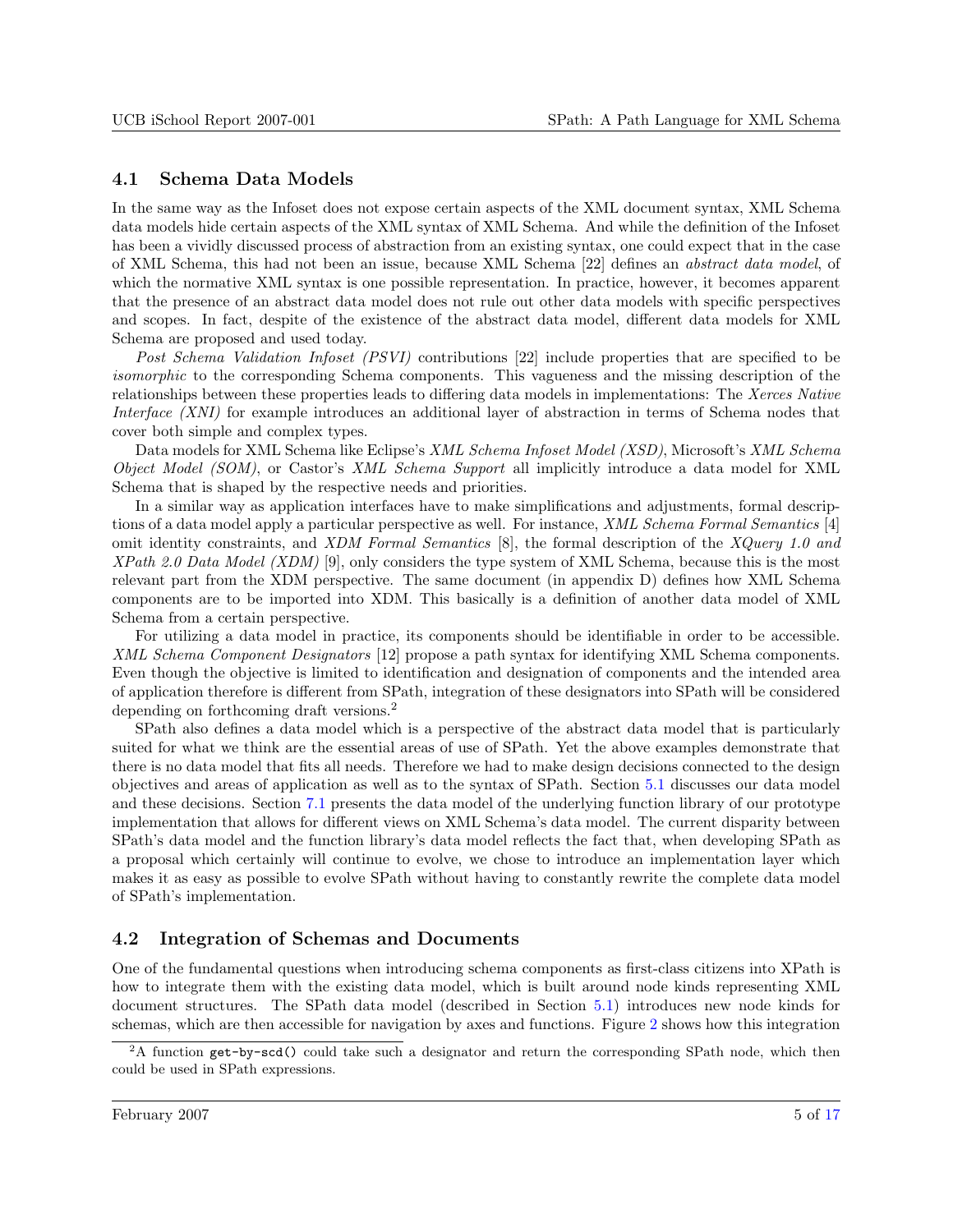<span id="page-5-0"></span>makes documents as well as schemas accessible as nodes. Because our design assumes that a well-defined dividing line between these two classes of nodes is useful, we divide the SPath data model into two *universes*, one containing the established XPath node kinds, whereas the other contains the new node kinds of the SPath data model.

# 5 SPath Design

The primary goal of SPath's design is to remain as much within the limits of XPath's design principles and syntax as possible. This is easier said than done, because XPath is not a strict "design by rule" language, but has a lot of design decisions in it which instead are based on usability and utility. For example, the seemingly simple question, what an axis is, is not easy to answer. The most accurate answer probably is "anything that is likely to be used frequently as a way to explore relationships between nodes."

For SPath's design, the goal is to apply the design principles behind XPath to schemas, while still maintaining a dividing line between these two universes, so that they are perceived as separate, but interconnected. The following principles have been adopted from XPath, but have been extended to cover XML Schema structures as well:

- *Node Kinds:* XPath's data model supports seven node kinds which are based on the nodes found in an Infoset. Node kinds are important because they define which kind of structure can be represented and navigated as a graph. In XPath 2.0, PSVI type information is not represented as a node, it is represented as a QName.
- *Navigating Structures:* In XPath, structural information of XML documents is navigated using location paths, while additional information is accessible through functions. XPath 2.0 introduces types; however, these are only defined as QNames, and they are only accessible through functions. SPath turns schema structures into nodes and makes them navigable through location paths as well.
- Axes: Frequently used relationships between nodes should be navigable using axes, which provide a powerful and easily usable syntax for selecting nodes relevant to a given task.
- Bidirectional Navigation: Since navigation through axes provides access to relevant relationships between nodes, these relationships should be traversable bidirectionally. Like in XPath, this does not make sense for all axes, but for basic navigational tasks, bidirectional navigation should be possible.<sup>3</sup>
- Node Tests as Predicate Shorthands: Node tests are shorthand notations for predicates. They are useful because they allow the most frequently used predicates to be written in a more concise form. Node tests depend on the nodes that may be selected by an axis, so for the new node kinds introduced by SPath, there are new node tests as well.

Apart from these reused concepts, SPath introduces one new concept into XPath, which is the concept of Axis Modifiers (described in detail in Section [5.3\)](#page-8-0). The origin of this concept is the fact that for certain kinds of navigational tasks, it is necessary to use the originating as well as the candidate node's context for selecting the nodes of an axis. Specifically, when limiting navigation of the type hierarchy to a specific derivation method, it is important to inspect the whole chain of type derivation between the context nodes of the step and candidate nodes. Thus, the derivation method must be part of the axis, because for node tests and predicates, the context of the step is no longer available and thus cannot be used to test for the

<sup>3</sup>Note, however, that this does not imply that bidirectional navigational directions always cancel out each other. For example, in XPath parent::node()/child::node() often is not equal to the context node itself, because it also selects all siblings.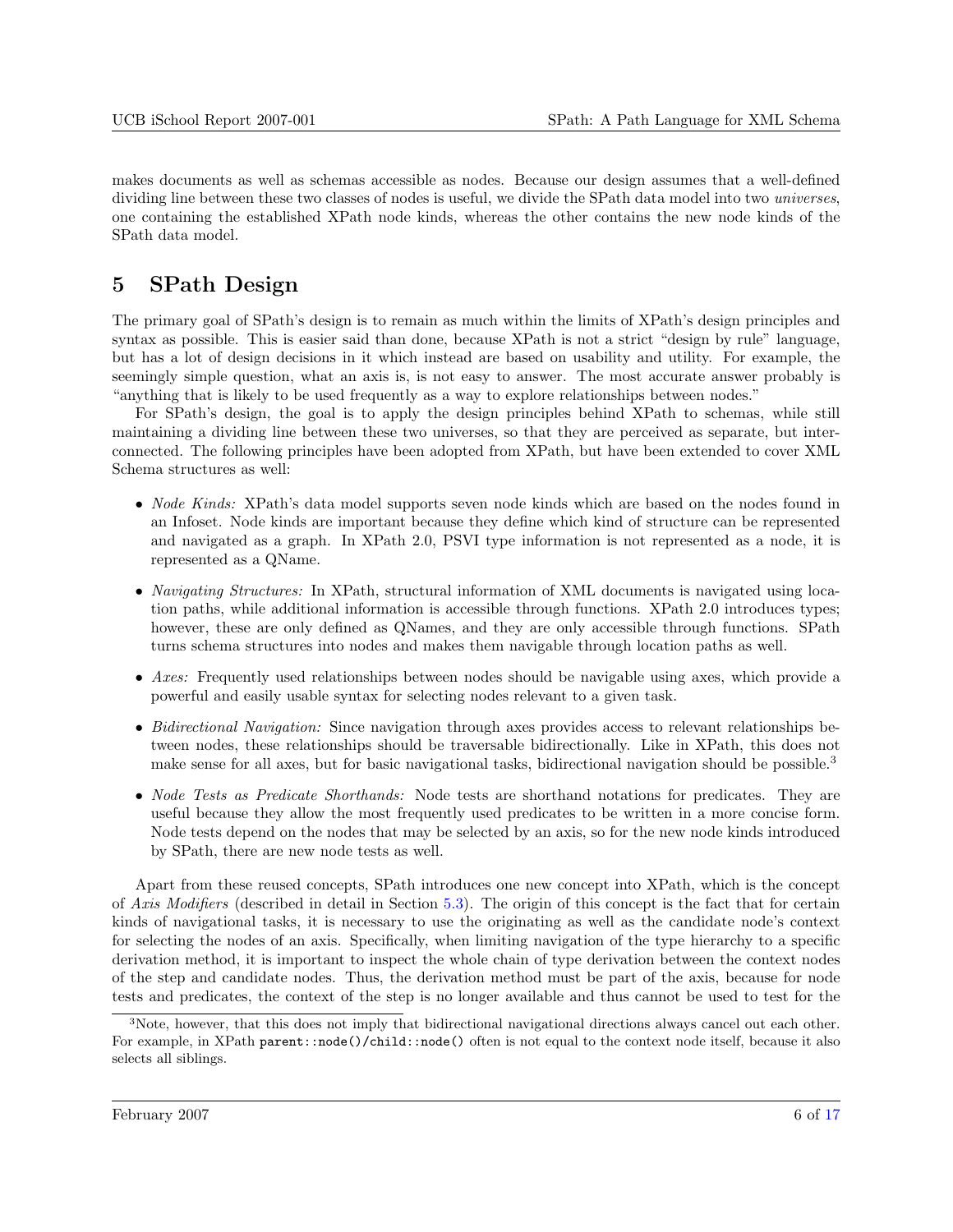<span id="page-6-0"></span>derivation method. Any change to this would have fundamentally changed how XPath's process of evaluating steps is defined.

Axis modifiers apply to SPath axes only and do not conflict with the syntax of XPath, because they use hyphens to combine the axis name and the modifier. Thus, existing XPath syntax processing can be used for parsing SPath as well.

#### 5.1 SPath Data Model

As described in Section [4.1,](#page-4-0) the question which data model to choose for a schema-aware technology is not an easy one. In the spectrum of possibilities, one end would be a data model isomorphic to the XML Schema components, possibly even extended to retain the structure of the schema documents. The other end is a highly customized model which is less faithful to XML Schema components, but more useful in terms of what users want to do with it.

SPath's data model is more on the side of the spectrum where full XML Schema isomorphism is not supported, with the idea being that some of the idiosyncrasies of XML Schema internals can then be hidden from users. Figure [4](#page-8-0) shows the node kinds introduced by SPath, and these are added to XPath 2.0's existing set of node kinds (the seven node kinds derived from the Infoset's eleven information item types).

The node kinds are a different view of the structures defined by an XML Schema, instead of being a subset of XML Schema's components. In part, one goal of the data model is to unify the worlds of elements and attributes (inspired by the unified approach of RELAX NG [13]). Instead of replicating XML Schema's strong separation of these two concepts, declarations represent element as well as attribute declarations. The same can be said about occurrences, which represent element as well as attribute usages in types. If SPath users wish to make the distinction between elements and attributes, they can use node tests (Section [5.4\)](#page-8-0) for doing so.

Apparently, SPath has no direct representation of XML Schema's model groups, even though it exposes this information through axes which provide information about potential neighbors of a node. This means that the grammar information of a schema is preserved in SPath. However, it is not available in terms of how the grammar is defined, but rather in terms of what the language defined by that grammar is. Specifically, occurrences have the properties optional and unbounded and refer to a declaration, and XML Schema's content models are mapped to this alternative representation of the grammar. This maps the hierarchical structure of possibly nested model groups to an expanded sequence of occurrences.

This design has been chosen to better support the instance-oriented applications described in Section [3.1,](#page-3-0) but it may not be the ideal solution for some of the purely schema-oriented applications described in Section [3.2.](#page-3-0) Again, as described in Section [4.1,](#page-4-0) data models are determined by assumptions about possible use cases, and since SPath focuses on integrating schema information with instance information, the design approach was to put the focus instance-oriented applications.

#### 5.2 SPath Axes

SPath's main contribution is the introduction of new axes, which can be used to navigate the schema structures represented by SPath's new node kinds. In the same way as XPath axes never produce run time errors when being applied to a node, SPath axes also can be used starting from any node kind. This means that the "In" node kinds shown in Figure [3](#page-7-0) are not the only node kinds for which an axis is permitted, but the only ones for which an axis can yield a non-empty result. Similarly, standard XPath axes being applied to SPath nodes will always return an empty sequence.

Some axes accept node kinds from both universes (for example the type axis, which returns the type of an element or attribute in an instance, or of a declaration or occurrence in a schema), but all of them always return node kinds only belonging to one of the universes. With one exception, they also always return only one node kind from the schema universe. The exception is the substituted-by/substitutes axis pair,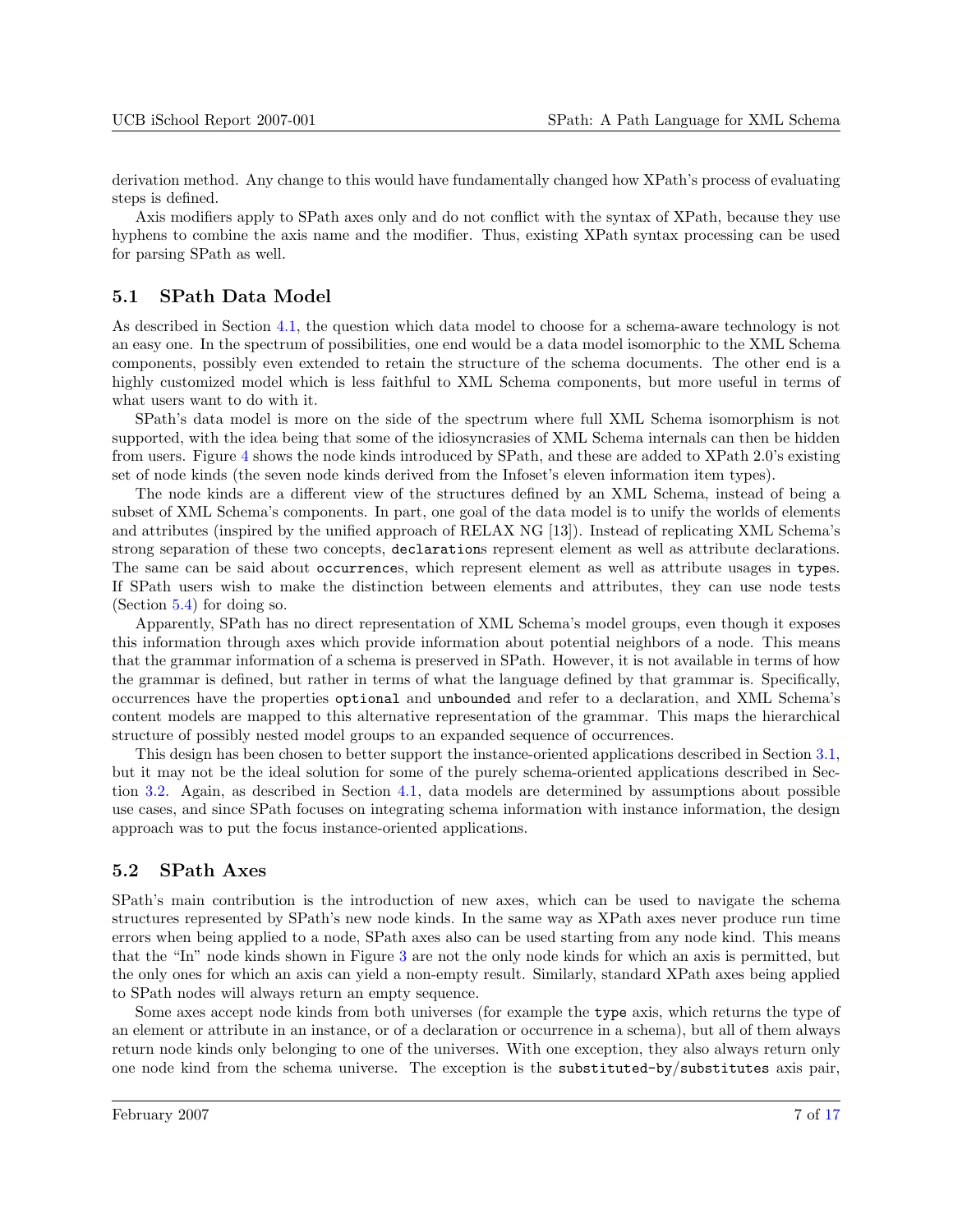<span id="page-7-0"></span>

| Axis Name<br>Semantics<br>In<br>Out |             |                |                                                                                                                                                                                                                                                               |  |
|-------------------------------------|-------------|----------------|---------------------------------------------------------------------------------------------------------------------------------------------------------------------------------------------------------------------------------------------------------------|--|
| type                                | eados       | t              | Returns the nodes' associated type. For document nodes, the type<br>annotation is used, for schema nodes the declared type.                                                                                                                                   |  |
| declaration                         | eaocst      | $\rm d$        | Returns the declarations to which the node refers.                                                                                                                                                                                                            |  |
| instance                            | d o t       | e a            | Returns all nodes in type-annotated documents which are of that type<br>or use that declaration (or the declaration used by an occurrence).                                                                                                                   |  |
| occurrence                          | eads        | $\overline{O}$ | Returns the occurrences of the given context.                                                                                                                                                                                                                 |  |
| basetype                            | eadot       | t              | Returns the direct base type of a type, or of a type inferred from<br>a non-type node (supported node kinds are elements and attributes<br>in instances, and declarations and occurrences in schemas). Returns<br>empty() for untyped elements or attributes. |  |
| supertype                           | eadot       | t              | Recursive version of basetype, returning the types in reverse derivation<br>order.                                                                                                                                                                            |  |
| supertype-or-self                   | eadot       | t              | Same axis as supertype, but also includes the context node.                                                                                                                                                                                                   |  |
| derivedtype                         | eadot       | t              | Returns derived type(s) of a type, or of a type inferred from a non-type<br>node (supported node kinds are elements and attributes in instances,<br>and declarations and occurrences in schemas). Returns empty() for<br>untyped elements or attributes.      |  |
| subtype                             | eadot       | t              | Recursive version of derivedtype, returning the types in derivation<br>order.                                                                                                                                                                                 |  |
| subtype-or-self                     | eadot       | t              | Same axis as subtype, but also includes the context node.                                                                                                                                                                                                     |  |
| contains                            | $\mathbf t$ | $\mathbf O$    | Returns a set of all occurrences (elements and attributes) within types.                                                                                                                                                                                      |  |
| followed-by                         | e o         | $\mathbf{o}$   | Returns a set of element occurrences, indicating which elements are<br>possible following-siblings of the context (which can be a document<br>or a schema node).                                                                                              |  |
| preceded-by                         | e o         | $\mathbf O$    | Returns a set of element occurrences, indicating which elements are<br>possible preceding-siblings of the context (which can be a document<br>or a schema node).                                                                                              |  |
| substituted-by                      | e d o t     | d t            | Based on document or schema nodes, this axis returns the elements<br>and/or types which can be substituted by the given elements or types.                                                                                                                    |  |
| substitutes                         | e d o t     | d t            | Based on document or schema nodes, this axis returns the elements<br>and/or types which can substitute the given elements or types.                                                                                                                           |  |
| constraint                          | e d o s     | $\mathbf c$    | Selects constraint nodes and selects all constraints which are defined<br>for the supplied context.                                                                                                                                                           |  |
| constrained-by                      | e a o       | $\mathbf{c}$   | Selects the constraints which select the node through their selector.                                                                                                                                                                                         |  |
| refer                               | $\mathbf c$ | $\mathbf c$    | Selects the keys used by key references.                                                                                                                                                                                                                      |  |
| referred-by                         | $\mathbf c$ | $\mathbf{C}$   | Selects the key references referred to by keys.                                                                                                                                                                                                               |  |
| schema                              | eadtc       | $\rm S$        | For schema universe nodes, this axis returns the schema node of the<br>containing schema. For instance universe nodes, it returns the schema<br>node of the schema which has validated this node.                                                             |  |

Figure 3: SPath Axes ("In" and "Out" use shorthand notations for the supported node kinds: element, attribute, declaration, occurrence, type, constraint, schema; see Section [5.1](#page-6-0) for a description.)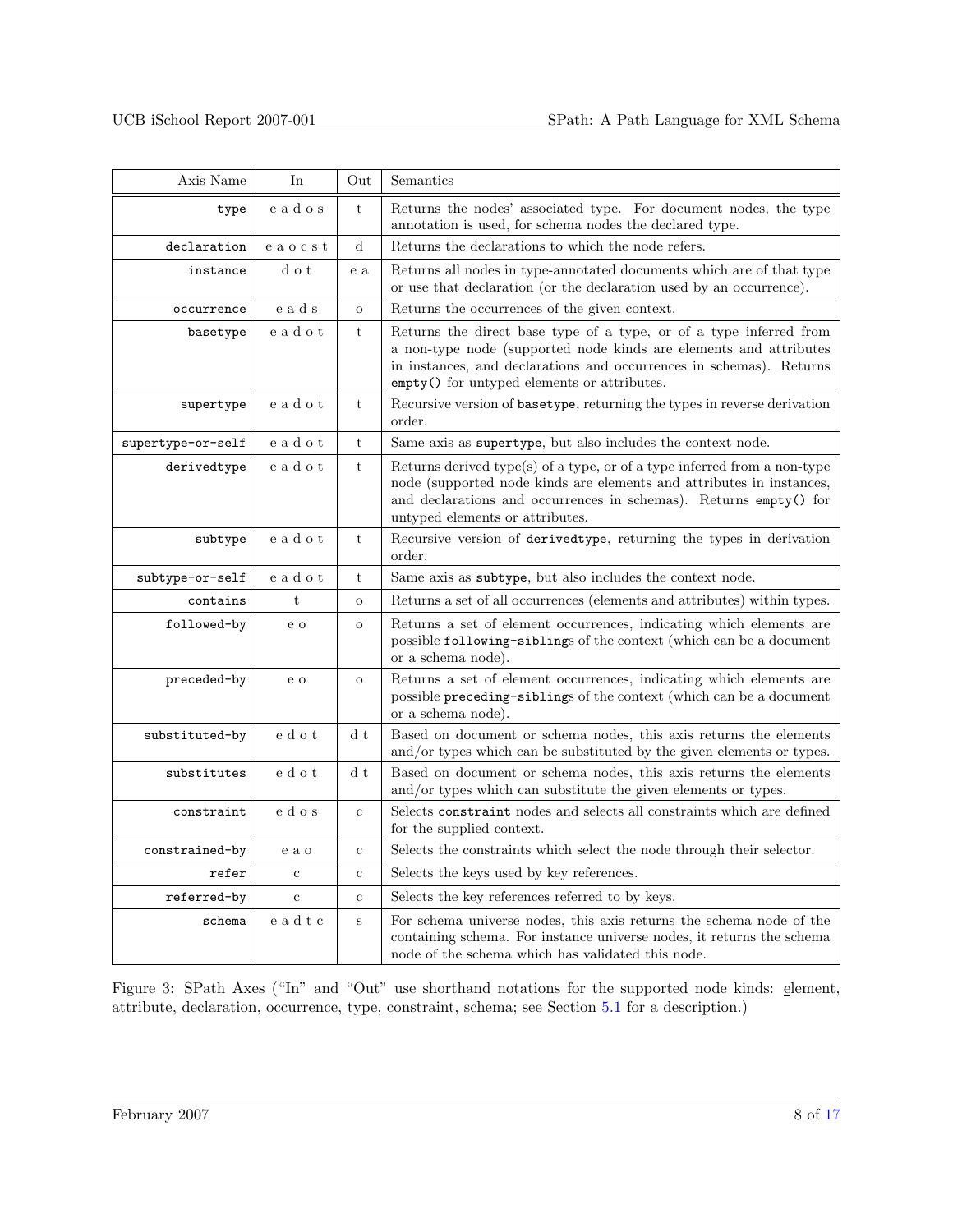<span id="page-8-0"></span>

| schema      | Represents the schema as a whole, in particular it does not represent schema documents, but the<br>whole schema assembled from potentially multiple schema documents. |  |  |  |
|-------------|-----------------------------------------------------------------------------------------------------------------------------------------------------------------------|--|--|--|
| type        | Represents types, which in XML Schema can be simple or complex types.                                                                                                 |  |  |  |
| declaration | Represents declarations, which in XML Schema can be element or attribute declarations.                                                                                |  |  |  |
| occurrence  | Represents occurrences of declarations in types, summarizes XML Schema's concepts of particles<br>(referring to element declarations) and <i>attribute uses</i> .     |  |  |  |
| constraint  | Represents an identity constraint, which is always associated with an element declaration.                                                                            |  |  |  |

Figure 4: SPath Node Kinds

which returns both declarations and types. The explanation for this is that the type substitution mechanism itself mixes the two universes by allowing essentially the same type-perspective effect through the different mechanisms of substitution groups (substituting elements) and type substitution (substituting types).

As in XPath, axes navigating through hierarchical structures (i.e., the type hierarchy) have various variations, providing functionality for single step navigation (basetype/derivedtype), recursive navigation (supertype/subtype), and recursive navigation including the context node (supertype-or-self/ subtype-or-self).

### 5.3 SPath Axis Modifiers

Axis modifiers provide more specific navigational facilities than the pure axes. Their syntax is defined to not violate the basic XPath syntax. This means that axis modifiers are appended to axis names, using a hyphen as separator. It is possible to append several modifiers to an axis. Axis modifiers are only applicable to the axes navigating the type hierarchy (basetype, derivedtype, supertype, subtype, supertype-or-self, and subtype-or-self).

The available axis modifiers are restriction, extension, list, and union, and they are used to limit the navigation to all types being derived using the specified mechanism. If no axis modifier is specified, the default is to not limit the navigation to a specific derivation mechanism. For example, starting from a type, the SPath subtype-restriction::\* will select all types being directly or indirectly derived by restricting the context type, limiting the search through the type hierarchy to this derivation method only. Specifically, the SPath will not select all subtypes which are derived by restriction from their base type (this is supported by a node test), it will only select those which are derived by restriction only from the context node of the SPath.

## 5.4 SPath Node Tests

Node tests in XPath can either be name tests or kind tests. SPath follows this principle. As in XPath, name tests in SPath can be either a colon-separated combination of a prefix or wildcard and a local-name or wildcard, or a single wildcard (\*). Since the data model of XML Schema (and thus the data model of SPath) contains unnamed nodes, the semantics of the wildcard have been extended to select unnamed nodes as well.

XPath defines kind tests which cover all node kinds encountered in XPath. Likewise, SPath provides a set of kind tests for each of the SPath node kinds that are described in Section [5.1.](#page-6-0) And as it is the case for some of the kind tests in XPath, all of SPath's kind tests have the appearance of functions accepting a varying number of arguments for narrowing the set of nodes matched.

First of all, all kind tests can occur without any arguments, testing only the kind of nodes without restricting the result set: type(), declaration(), occurrence(), constraint(), and schema().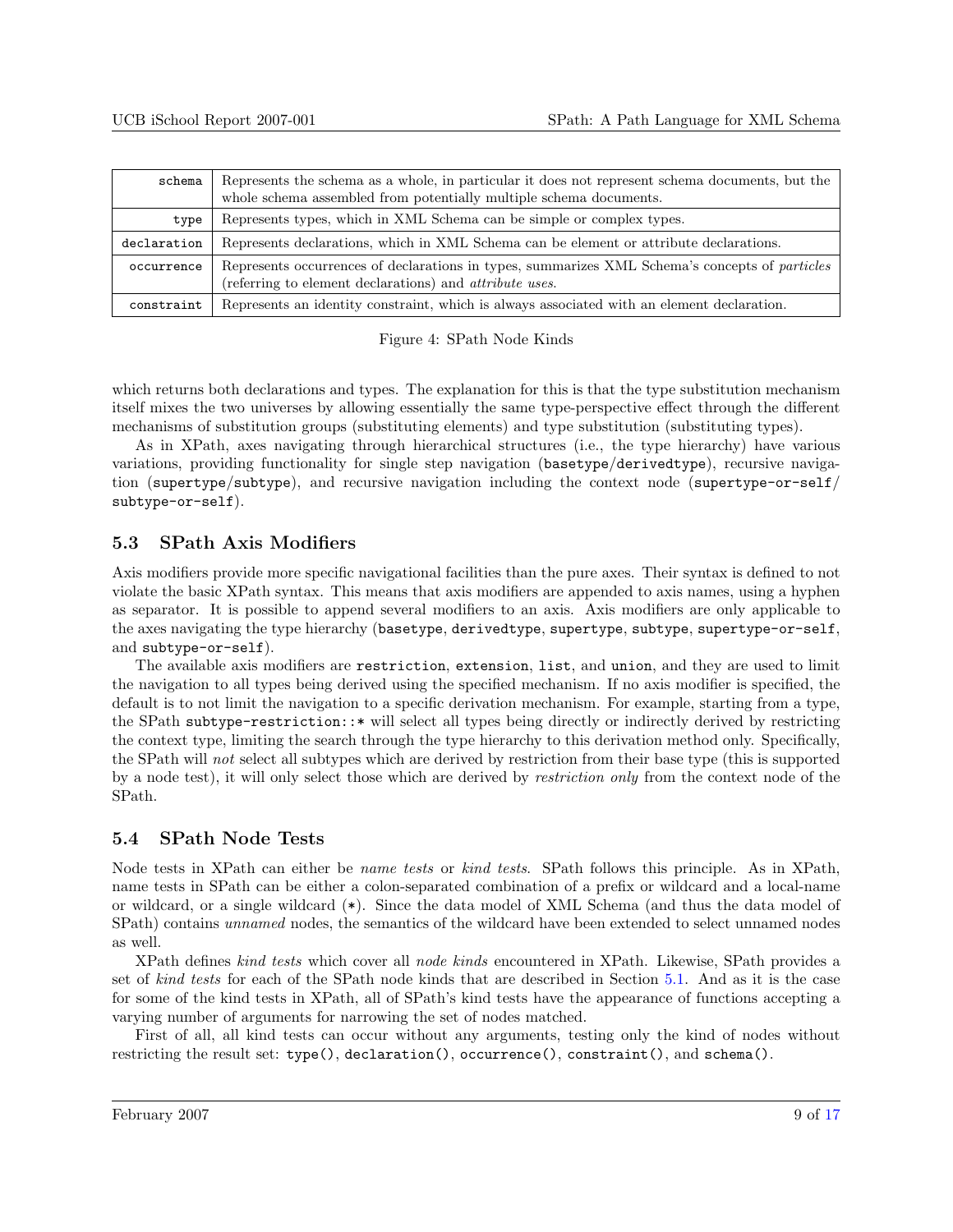<span id="page-9-0"></span>The kind tests for nodes that can be *named* (i.e., type(), declaration(), and constraint()) accept a first argument that can either be a QName or a wildcard (\*). If the wildcard is specified, anonymous nodes are returned as well.

Additionally, the kind test accept the following optional arguments that can be one of the strings that are shown in the list:

• type(name-or-wildcard, category, derived-by)

category 'simple', 'simple-atomic', 'simple-union', 'simple-list', 'complex' derived-by 'extension', 'restriction'

• declaration(name-or-wildcard, category, scope)

| category | / 'element', 'attribute' |  |  |  |
|----------|--------------------------|--|--|--|
| scope    | 'local', 'global'        |  |  |  |

• constraint(name-or-wildcard, category)

| category |  | 'key', 'keyref', 'unique') |
|----------|--|----------------------------|
|          |  |                            |

• occurrence(category)

category | 'element', 'attribute'

• schema(namespace)

namespace The schema's target namespace

The properties of all nodes can be further examined using the functions described in Section 5.6.

## 5.5 SPath Predicates

SPath does not change anything about the semantics of XPath predicates, which means that they are evaluated in the usual way: for each item in the sequence produced by the expression preceding the predicate list, each predicate is evaluated with this item as the context, and only if all predicates evaluate to true, the item remains in the final result sequence of the step.

This means that predicates in SPath expressions can use the full set of XPath expressions as predicates. An important task of predicates, however, is the filtering of nodes based on certain criteria which in many cases are specific to the node kind. Because SPath defines a number of new node kinds, it also defines a number of functions which allow the filtering of these node kinds in predicates. Section 5.6 describes the functions available in SPath.

### 5.6 SPath Functions

A wide range of the functionality required for working with SPath is provided by the SPath axes and their modifiers described in Sections [5.2](#page-6-0) and [5.3,](#page-8-0) and by the node tests introduced in Section [5.4.](#page-8-0) The extent to which such functionality should be covered by functions or rather by dedicated syntax constructs like axes, is a question of language design. Rather than enumerating all functions defined by SPath, we explain our rationale and show two different categories of SPath functions.

SPath follows the principle of defining functions only for information that is either a literal property (rather than a structural) or where the function requires more or different arguments other than the context node. Examples for the latter case are the functions shown in Figure [5,](#page-10-0) which could not be expressed as axes without changing XPath's axis syntax. Examples for the former case are functions returning node properties like name, namespace URI, derivation control, or selector and field for constraint() nodes. It is obvious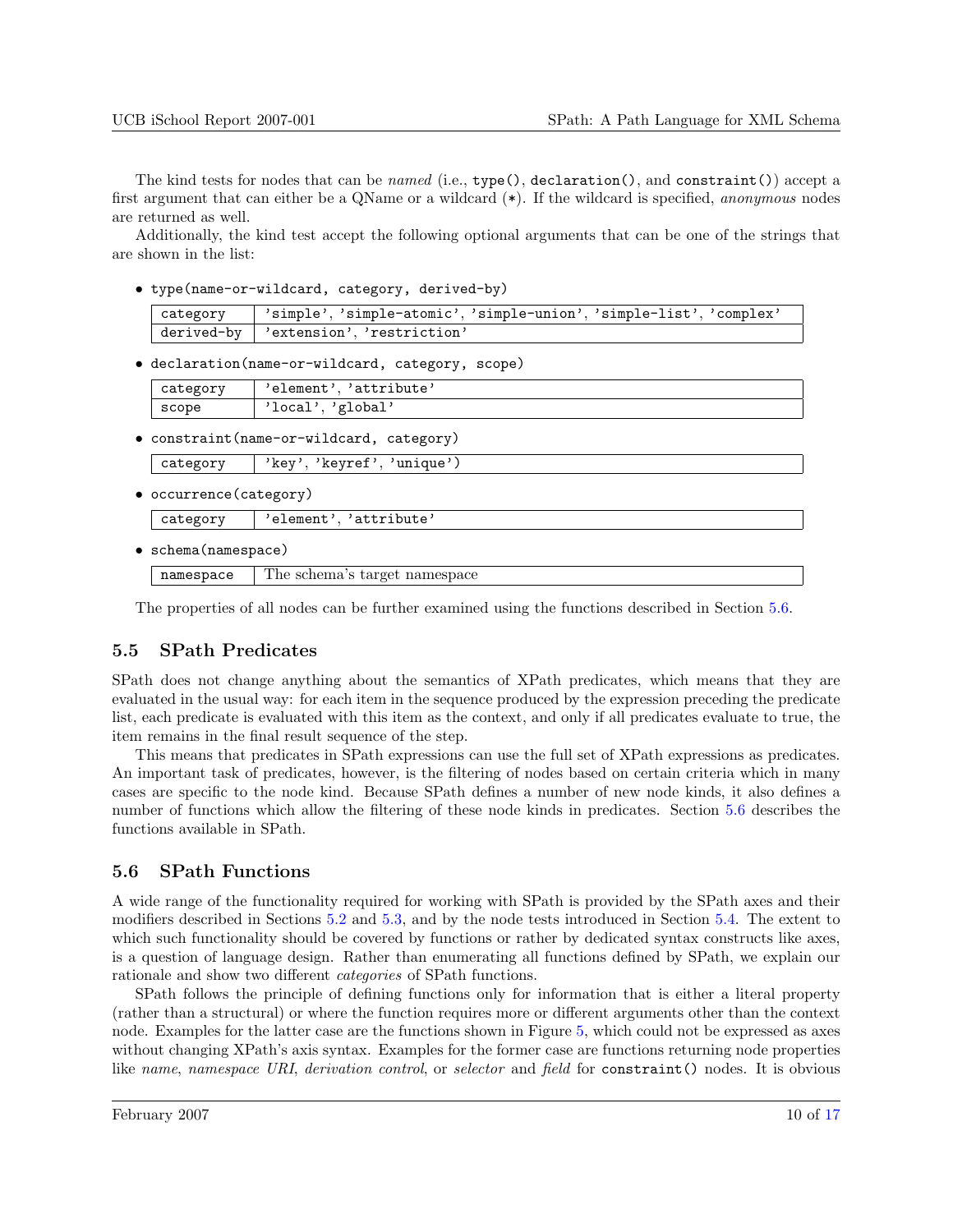<span id="page-10-0"></span>

| constrains (constraint as constraint (), context                                | Returns all occurrences that are constrained by con-              |
|---------------------------------------------------------------------------------|-------------------------------------------------------------------|
| as occurrence()) as occurrence()*                                               | straint when evaluated in the context of occurrence. <sup>4</sup> |
| constrains (constraint as constraint (), context<br>as $node()$ ) as $node()$ * | The same as above, but in the instance universe.                  |

Figure 5: SPath Functions for Constraints

from this enumeration that such functions most often are in direct correspondence to Schema components and thus (speaking in terms of our prototype implementation) to the second category of functions described in Section [7.2.](#page-11-0)

Since many functions like name() or namespace-uri() are semantically equivalent to the corresponding XPath functions, the respective XPath functions are extended to polymorphic functions accepting nodes from both universes.

# 6 Implementation Variants

SPath is a proposal for how XPath could evolve from a type-aware to a schema-aware language. The approach for implementing the language for experimentation took into account the fact that the language will evolve for some time before settling into a mature (and maybe even standardized) language. The following implementation variants were considered, and in order to keep the language as open for changes and interested users as possible, the prototype implementation described in Section [7](#page-11-0) uses the implementation variant described in Section 6.3.

## 6.1 Extending the Language

The most efficient and most elegant solution would be to integrate SPath into the language itself. This way, SPath would become an integral part of the language and be available in every processor. However, this is not realistic in the short term, and also is not a good strategy for experimenting with SPath, because it makes it too hard to change the language.

## 6.2 Extending the Processor

An easier way would be to extend a processor so that it supports SPath evaluation, for example by using a special extension function of the processor. This would be better for prototyping than the previously described solution, but would limit the language to a single processor and thus make it harder to get as many prototype users as possible.

## 6.3 XSLT-Based Extension Functions

Since we believe that SPath is a useful prototype, but not the language that eventually may become a widely accepted standard, we built our software to be as easily usable as possible. Our prototype implementation is not limited to a special processor. Our approach pre-processes a stylesheet and substitutes SPath expressions with function calls to a library. This library is written in XSLT. Thus, after pre-processing a stylesheet using SPath, it can be run on any XSLT 2.0 processor.

<sup>&</sup>lt;sup>4</sup>The second argument is necessary, because in XML Schema, the selector XPath is evaluated relative to a given context.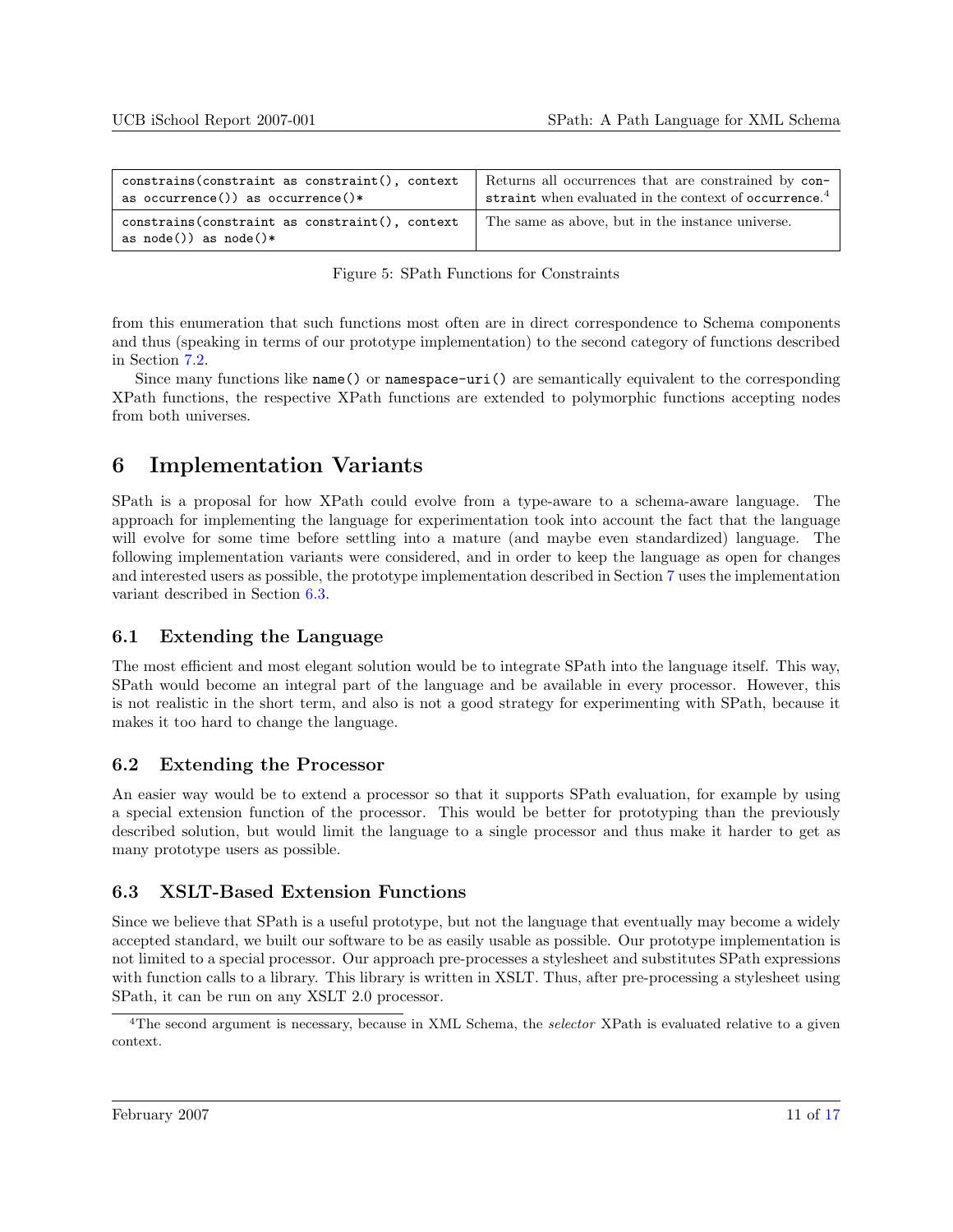## <span id="page-11-0"></span>7 Implementation

The prototype implementation relies on a function library written in plain XSLT 2.0 which has been developed from a basic function library [19]. The function library does neither require a Schema-aware XSLT processor, nor any extensions or modifications to be made to the processor. It retrieves the Schema information from the XML Schema for XML Schemas and from the XML Schema documents representing the XML Schema and that has been written in the normative XML syntax. It then represents the information of the *assembled* XML Schema using a data model that consists of what can be called XSLT objects. These objects represent a subset of the Schema components from XML Schema's abstract data model [22] as well as the node kinds from SPath's data model as it is introduced in Section [5.1,](#page-6-0) and they make the properties and relationships easily accessible through XPath.

We consider our function library to be a useful tool kit for experimenting with SPath expressions, for developing its syntax, and for identifying use cases for schema-aware applications. Furthermore, the functions available in the library are more modular and fine-grained than the expressions and functions of SPath, and can be used for any application aiming for easy access to schema information. In fact, the expressions found in SPath are only shorthand notations for common combinations of function calls, additionally providing a more powerful syntax. Bearing in mind the considerations from Section [6,](#page-10-0) our main objectives are high portability and use of open standards, instead of utmost performance or robustness.

## 7.1 Data Model Entities

In order to process the information from XML Schemas, first of all a representation of the entities of which the data model consists has to be provided. The Infoset calls these entities Information Items, the abstract data model of XML Schema is composed of *Schema Components*, and SPath makes these entities accessible and navigable as nodes. As described in Section [4.1,](#page-4-0) our function library provides a set of structures that cover both a large subset of the XML schema components, as well as the node kinds of SPath as described in Section [5.1.](#page-6-0) Since the library is written in XSLT, and since XML is a format for structured data, it is an obvious choice to use XML for representing these structures. Therefore the library contains XSLT functions that return temporary XML trees that contain the information of the respective data model entities. The contents of these XML structures can easily be accessed through XPath, and with the type support of XSLT / XPath 2.0, they can be used as structured types, and functions accepting only those types can be written. Alluding to terms known from *Object Orientation*, one may want to refer to these structures as *objects*, to the sub-elements as properties, to the former functions as constructors, and to the latter as methods.

## 7.2 Functions

Our library provides a wide set of XSLT functions accessible in a namespace that usually is mapped to the prefix scf (for schema component functions). Instead of enumerating all functions, the following list describes five categories into which the available functions can be divided:

- 1. Constructor functions returning the XSLT objects described above.
- 2. Functions representing properties of the data model nodes. The property {type definition} of the Element Declaration Schema component is represented by a function scf:type-definition() that takes an element declaration object and returns a type definition object. The polymorphism described in Section [5.6](#page-9-0) is implemented using wrapper functions that disambiguate the kind of node and perform the appropriate action.
- 3. Axis-supporting functions: For example, the scf:get-supertypes() function backs the supertype axis. However, the functions generally are more modular than the SPath expressions, letting the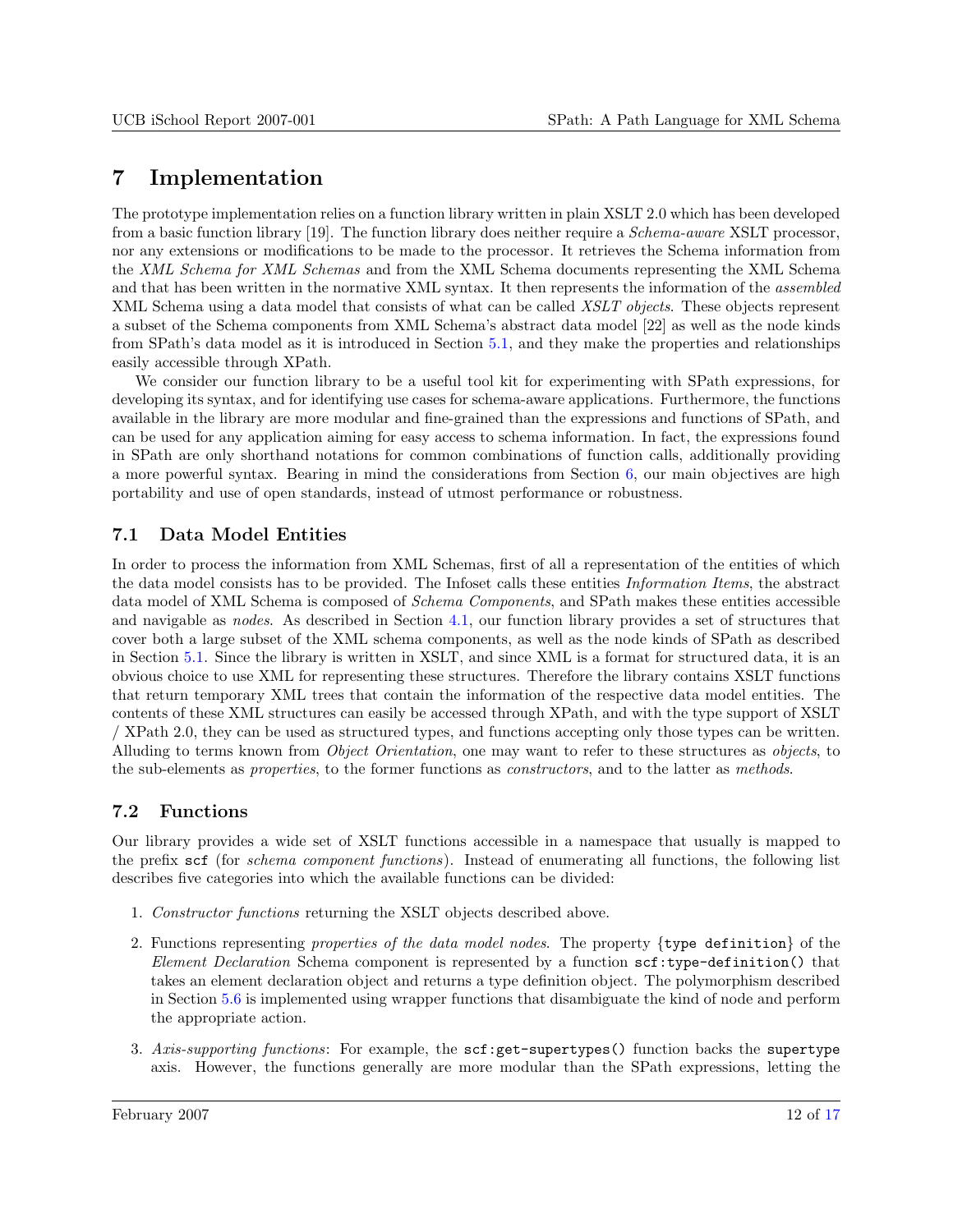<span id="page-12-0"></span>design of SPath control the level of granularity and degree of implicitness (e.g., whether a type axis should resolve all substitutions or not).

- 4. Functions that provide for operators and language constructs that are needed for comparing and testing the XSLT objects. For example, scf:type-equal() tests equality of two scf:type objects, and scf:instance-of() is required in order to extend XPath's instance of construct to cover complex types as well.
- 5. Internal functions that are not accessible to applications. Encapsulation of these functions is achieved by declaring internal functions in a different namespace. Internal functions include functions concerned with particularities of XML Schema's XML syntax, or helper functions (e.g., easing conversion of QNames).

## 7.3 SPath Mapping

As described in Section [6.3,](#page-10-0) the current prototype is based on the approach to textually substitute SPath expressions in an XSLT stylesheet with function calls to an XSLT library implementing SPath. Instead of parsing all XPath expressions into a parse tree, we use XPath's and XSLT's regular expression processing facilities, which are sufficient to implement some pattern-based search and replace heuristics, but have inherent limitations. For small experiments, the current implementation is sufficient, but it does not work for all possible SPath/XPath expressions. For a more robust implementation, we are currently considering either an XSLT-based parser, or a non-XSLT implementation of the mapping process using available parser generation tools such as JavaCC.

## 7.4 Example Mapping

Figure [6](#page-15-0) (on page [16\)](#page-15-0) shows an XSLT stylesheet that uses SPath, the intermediate stylesheet after preprocessing, and the output of the stylesheet when run with a simple document and schema (shown in Figure [7](#page-16-0) on page [17\)](#page-16-0) as inputs. The parts of the initial stylesheet which are relevant for SPath as well as the corresponding mapped counterparts in the generated XSLT are highlighted.

As one example of the mapping, the basetype-extension::\* step of the SPath expression is mapped to scf:base-type-modified(., 'extension') in the resulting XPath. The following rules have driven that mapping:

- Axes are mapped to the functions which are backing these axes (as described in Section [7.2\)](#page-11-0) in the function library. The scf:base-type-modified() function is backing any basetype axis step using an axis modifier. The modifier(s) of the axis step are mapped to an argument of the function (all axis functions have the current context as first argument).
- The node test of the axis is mapped to a predicate, but since the node test does not define any filter, no such predicate is generated in the example mapping.

The sample schema defines a small type hierarchy using type extension and restrictions, and the output shows the result of the demo:type-hierarchy function being called with the sample instance's document element as input.

# 8 Related Work

Work related to the path-based navigation of XML Schemas can be found in different areas. The fundamental question of XML Schema data models as discussed in Section [4.1](#page-4-0) is one of these areas. The (to our knowledge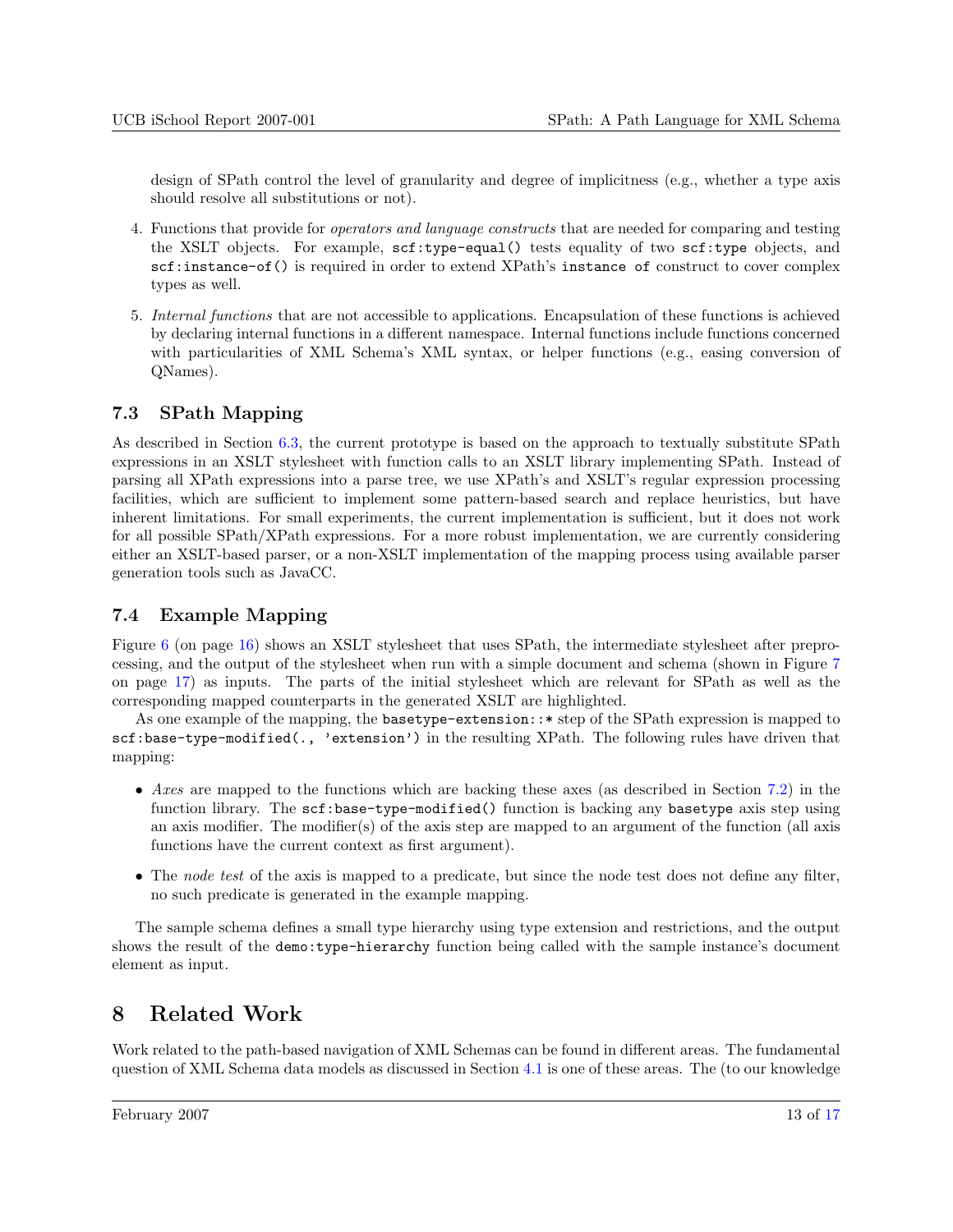<span id="page-13-0"></span>abandoned) attempt to make XML Schema accessible through the DOM [5], and the interfaces of specific parsers [16] is another area which is related to the work presented in this paper. While all of this work is relevant to SPath, all of it only has overlaps with SPath, leaving out some of the issues relevant to our work, while including others which are not significant for our work. To our knowledge, so far there have been no attempts to expand XPath to cover full navigational access to XML Schemas in a way directly comparable to SPath.

## 9 Conclusions

The main contribution of SPath to the evolving landscape of XML technologies is the integration of schemas into the data model of XPath. Additionally, SPath's expressive syntax allows the easy navigation of the complex structure defined by an XML Schema. SPath supports applications which process XML data in a type- and schema-aware way, rather than treating XML data as untyped character data. Using SPath's navigational features, applications can explore schemas at runtime and thus be programmed in a way which better supports loose coupling scenarios of XML-oriented software components.

Recent surveys of XML Schema usage [2, 15] suggest that currently most schemas are simple in structure and thus processing them does not require a language as expressive as SPath. We believe, however, that the growing stack of XML technologies and its ongoing maturing into an integrated part of software design and development makes more robust ways of handling XML inevitable, and that typed XML and well-designed type systems (i.e., XML Schemas) will thus become more important.

In particular, for loosely coupled system design such as publicized by the Service-Oriented Architectures (SOA) approach, it will be become necessary to focus more on independent versioning of individual components of such an architecture. Such a view will require approaches comparable to the late binding principle of object-oriented design, and type reflection and introspection will be important foundations of such a development.

## References

- [1] ANDERS BERGLUND, SCOTT BOAG, DONALD D. CHAMBERLIN, MARY F. FERNANDEZ, MICHAEL KAY, JONATHAN ROBIE, and JÉRÔME SIMÉON. XML Path Language (XPath) 2.0. World Wide Web Consortium, Recommendation REC-xpath20-20070123, January 2007.
- [2] Geert Jan Bex, Wim Martens, Frank Neven, and Thomas Schwentick. Expressiveness of XSDs: From Practice to Theory, There and Back Again. In Proceedings of the 14th International World Wide Web Conference, pages 712–721, Chiba, Japan, May 2005. ACM Press.
- [3] Paul V. Biron and Ashok Malhotra. XML Schema Part 2: Datatypes Second Edition. World Wide Web Consortium, Recommendation REC-xmlschema-2-20041028, October 2004.
- [4] Allen Brown, Matthew Fuchs, Jonathan Robie, and Philip Wadler. XML Schema: Formal Description. World Wide Web Consortium, Working Draft WD-xmlschema-formal-20010925, September 2001.
- [5] Ben Chang, Elena Litani, Joe Kesselman, and Rezaur Rahman. Document Object Model (DOM) Level 3 Abstract Schemas Specification. World Wide Web Consortium, Note NOTE-DOM-Level-3-AS-20020725, July 2002.
- [6] James Clark and Steven J. DeRose. XML Path Language (XPath) Version 1.0. World Wide Web Consortium, Recommendation REC-xpath-19991116, November 1999.

February 2007 14 of [17](#page-16-0)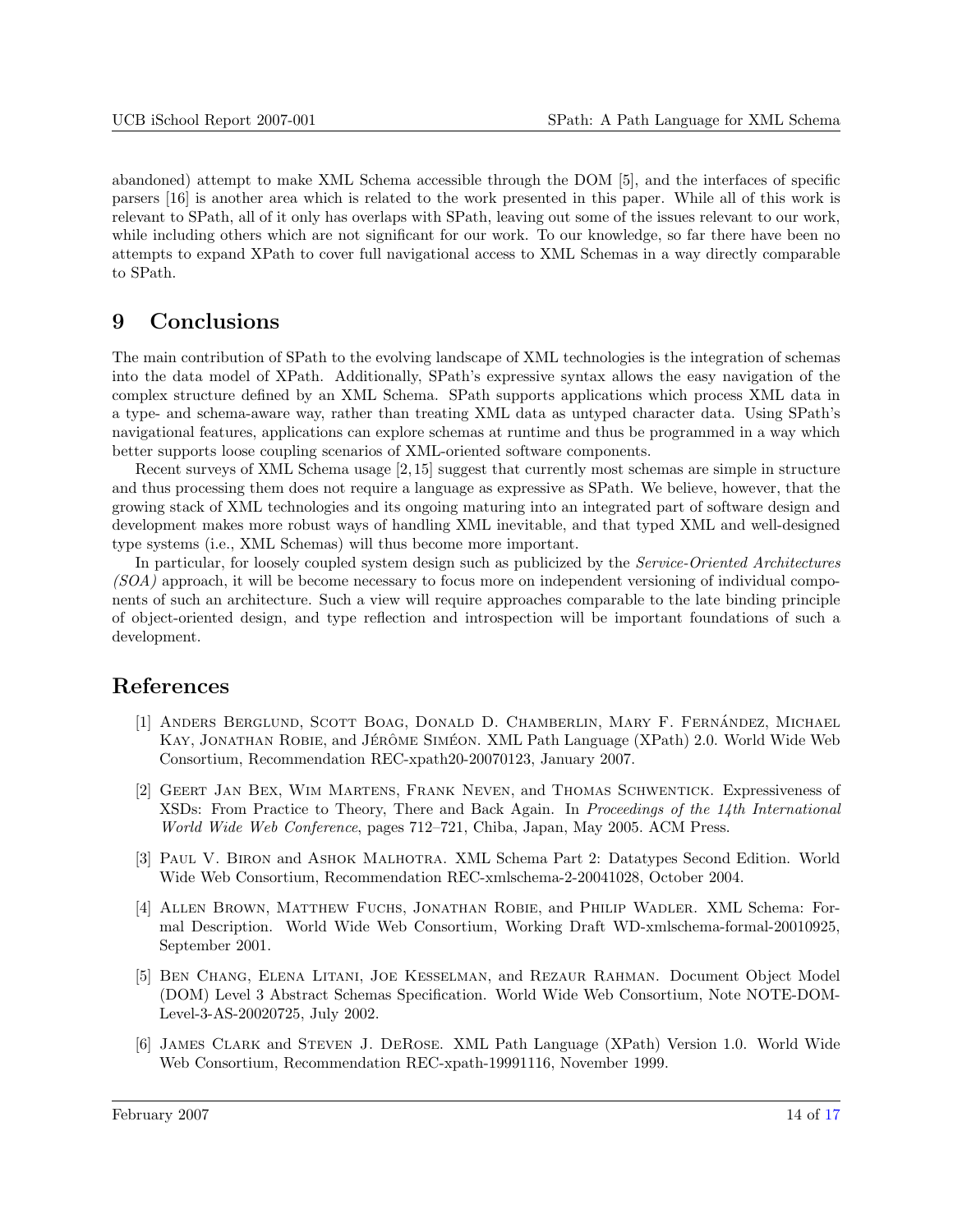- [7] John Cowan and Richard Tobin. XML Information Set (Second Edition). World Wide Web Consortium, Recommendation REC-xml-infoset-20040204, February 2004.
- [8] DENISE DRAPER, PETER FANKHAUSER, MARY F. FERNÁNDEZ, ASHOK MALHOTRA, KRISTOFFER ROSE, MICHAEL RYS, JÉRÔME SIMÉON, and PHILIP WADLER. XQuery 1.0 and XPath 2.0 Formal Semantics. World Wide Web Consortium, Recommendation REC-xquery-semantics-20070123, January 2007.
- [9] MARY F. FERNÁNDEZ, ASHOK MALHOTRA, JONATHAN MARSH, MARTON NAGY, and NORMAN Walsh. XQuery 1.0 and XPath 2.0 Data Model (XDM). World Wide Web Consortium, Recommendation REC-xpath-datamodel-20070123, January 2007.
- [10] Adam FitzGerald. Best Practices for XML Schema Evolution in Application Development. In Proceedings of XML 2005 [21].
- [11] Patrick Garvey and Bill French. Generating User Interfaces from Composite Schemas. In Proceedings of XML 2003, Philadelphia, Pennsylvania, December 2003.
- [12] Mary Holstege and Asir S. Vedamuthu. XML Schema: Component Designators. World Wide Web Consortium, Working Draft WD-xmlschema-ref-20050329, March 2005.
- [13] International Organization for Standardization. Information Technology Document Schema Definition Languages (DSDL) — Part 2: Grammar-based Validation — RELAX NG. ISO/IEC 19757-2, November 2003.
- [14] International Organization for Standardization. Information Technology Document Schema Definition Languages (DSDL) — Part 3: Rule-based Validation — Schematron. ISO/IEC 19757-3, April 2006.
- [15] RALF LÄMMEL, STAN KITSIS, and DAVE REMY. Analysis of XML Schema Usage. In Proceedings of XML 2005 [21].
- [16] Elena Litani and Lisa Martin. An API to Query XML Schema Components and the PSVI. In Proceedings of XML Europe 2004, Amsterdam, Netherlands, April 2004.
- [17] Jayant Madhavan, Philip A. Bernstein, and Erhard Rahm. Generic Schema Matching with Cupid. Technical report, Microsoft Corporation, Redmond, Washington, August 2001.
- [18] ASHOK MALHOTRA, JIM MELTON, and NORMAN WALSH. XQuery 1.0 and XPath 2.0 Functions and Operators. World Wide Web Consortium, Recommendation REC-xpath-functions-20070123, January 2007.
- [19] Felix Michel. Opening XML Schema's Data Model to XPath 2.0. Technical Report TIK Report No. 264, Computer Engineering and Networks Laboratory, ETH Zürich, Zürich, Switzerland, November 2006.
- [20] RENÉ J. MILLER, MAURICIO A. HERNÁNDEZ, LAURA M. HAAS, LINGLING YAN, C. T. HOWARD Ho, Ronald Fagin, and Lucian Popa. The Clio Project: Managing Heterogeneity. ACM SIGMOD Record, 30(1):78–83, March 2001.
- [21] Proceedings of XML 2005, Atlanta, Georgia, November 2005.
- [22] Henry S. Thompson, David Beech, Murray Maloney, and Noah Mendelsohn. XML Schema Part 1: Structures Second Edition. World Wide Web Consortium, Recommendation REC-xmlschema-1-20041028, October 2004.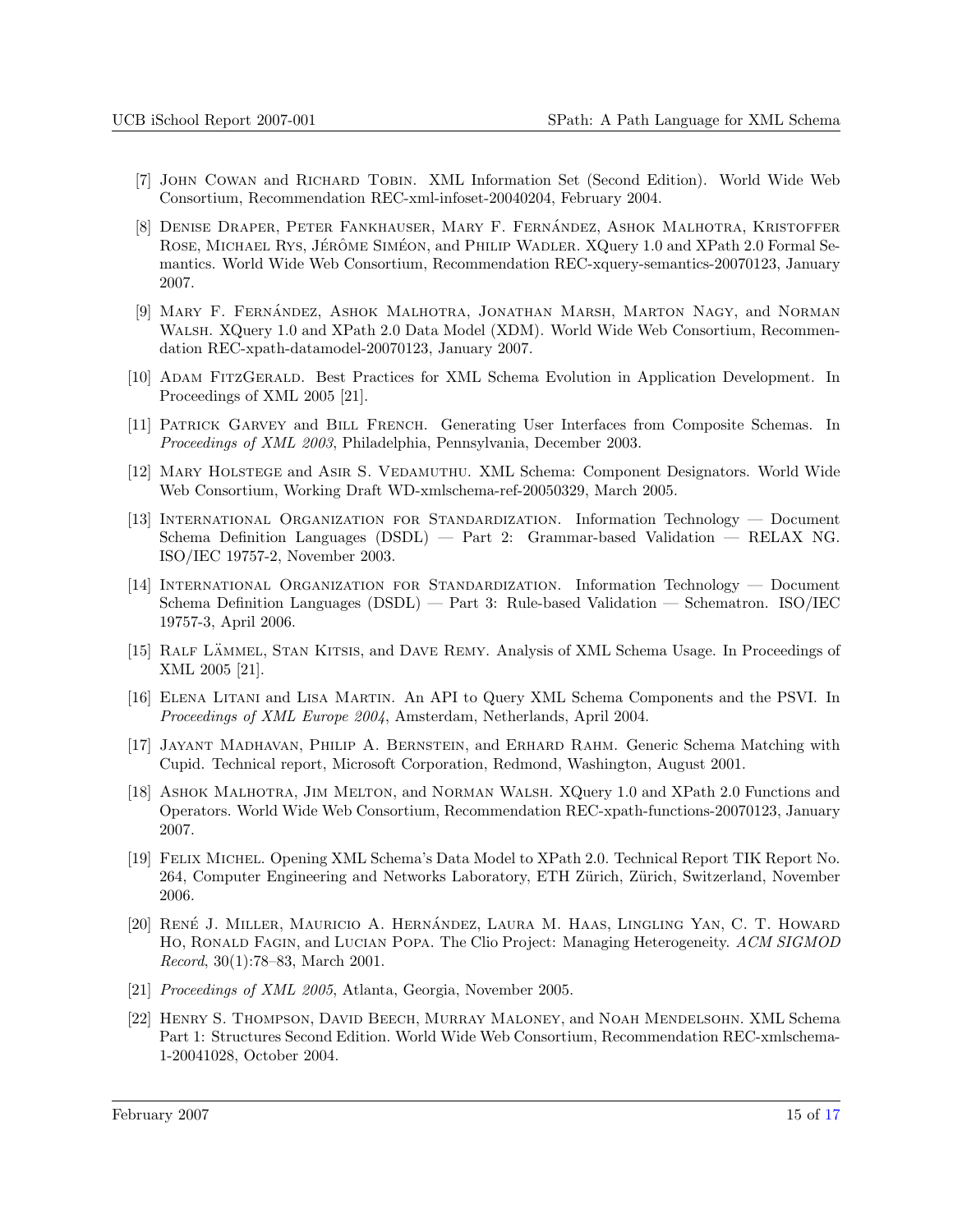```
XSLT 2.0 using SPath:
```

```
<xsl:stylesheet version="2.0" xmlns:xsl="..." xmlns:demo="...">
 :::::::::::::::::<xsl:import-schema ::::::::::::::::::::::::::::::::::::::::namespace="http://dret.net/www2007example" ::::::::::::::::::::::::::::schema-location="sample.xsd"/>

<xsl:function name="demo:type-hierarchy">
 <xsl:param name="element" as="element()"/>
  <xsl:value-of select="name($element)"/>
  <xsl:text> &#x2208; </xsl:text>
  <xsl:value-of select="demo:type-and-decls($element/type::*)"/>
 </xsl:function>
 <xsl:function name="demo:type-and-decls">
  <xsl:param name="type" as="type()"/>
  <xsl:value-of select="name($type)"/>
  <xsl:if test="$type ne anyType()">
   <xsl:variable name="decls" select="$type/declaration::*" as="declaration()*"/>
   <xsl:value-of select="if ($decls) then
                            string-join(('(', for $i in $decls return name($i), ')'), ' ') else ()"/>
   <xsl:text>&#xa; </xsl:text>
   <xsl:value-of select="if ($type/basetype-extension::*) then ' extends ' else ' restricts '"/>
   <xsl:value-of select="demo:type-and-decls($type/basetype::*)"/>
  \langle xsl:if>
</xsl:function>
</xsl:stylesheet>
```
SPath Expressions translated to Function Library:

```
<xsl:stylesheet version="2.0" xmlns:xsl="..." xmlns:xs="..." xmlns:demo="..." xmlns:scf="...">
 ::::::::::<xsl:import::::::::::::::::::href="SClib.xsl"/>

::::::::::::<xsl:variable:::::::::::name="SCFS":::::::::::::::::::::::::::select="doc('sample.xsd')"/>

<xsl:function name="demo:type-hierarchy">
 <xsl:param name="element" as="element()"/>
  <xsl:value-of select="scf:name($element)"/>
 <xsl:text> &#x2208; </xsl:text>
  <xsl:value-of select="demo:type-and-decls($element/scf:get-type(.))"/>
 </xsl:function>
<xsl:function name="demo:type-and-decls">
  <xsl:param name="type" as="element(scf:type)"/>
  <xsl:value-of select="scf:name($type)"/>
  <xsl:if test="scf:type-not-equal($type, scf:anyType())">
   <xsl:variable name="decls" select="$type/scf:type-definition-inverse(.)" as="element(scf:element)*"/>
  <xsl:value-of select="if ($decls) then
                           string-join((' (', for $i in $decls return scf:name($i), ')'), ' ') else ()"/>
   <xsl:text>&#xa; </xsl:text>
   <xsl:value-of select="if ($type/scf:base-type-modified(., 'extension'))

then ' extends ' else ' restricts '"/>
   <xsl:value-of select="demo:type-and-decls($type/scf:base-type-definition(.))"/>
  \langle xs1:if\rangle</xsl:function>
</xsl:stylesheet>
Processing Results:
USwestCoastBusinessAddress ∈ USwestCoastBusinessAddressType ( USwestCoastBusinessAddress )
restricts USbusinessAddressType ( USbusinessAddress )
extends USaddressType ( USaddress)
extends addressType ( address europeanAddress )
restricts anyType
```
Figure 6: Sample XSLT, Mapping, and Results